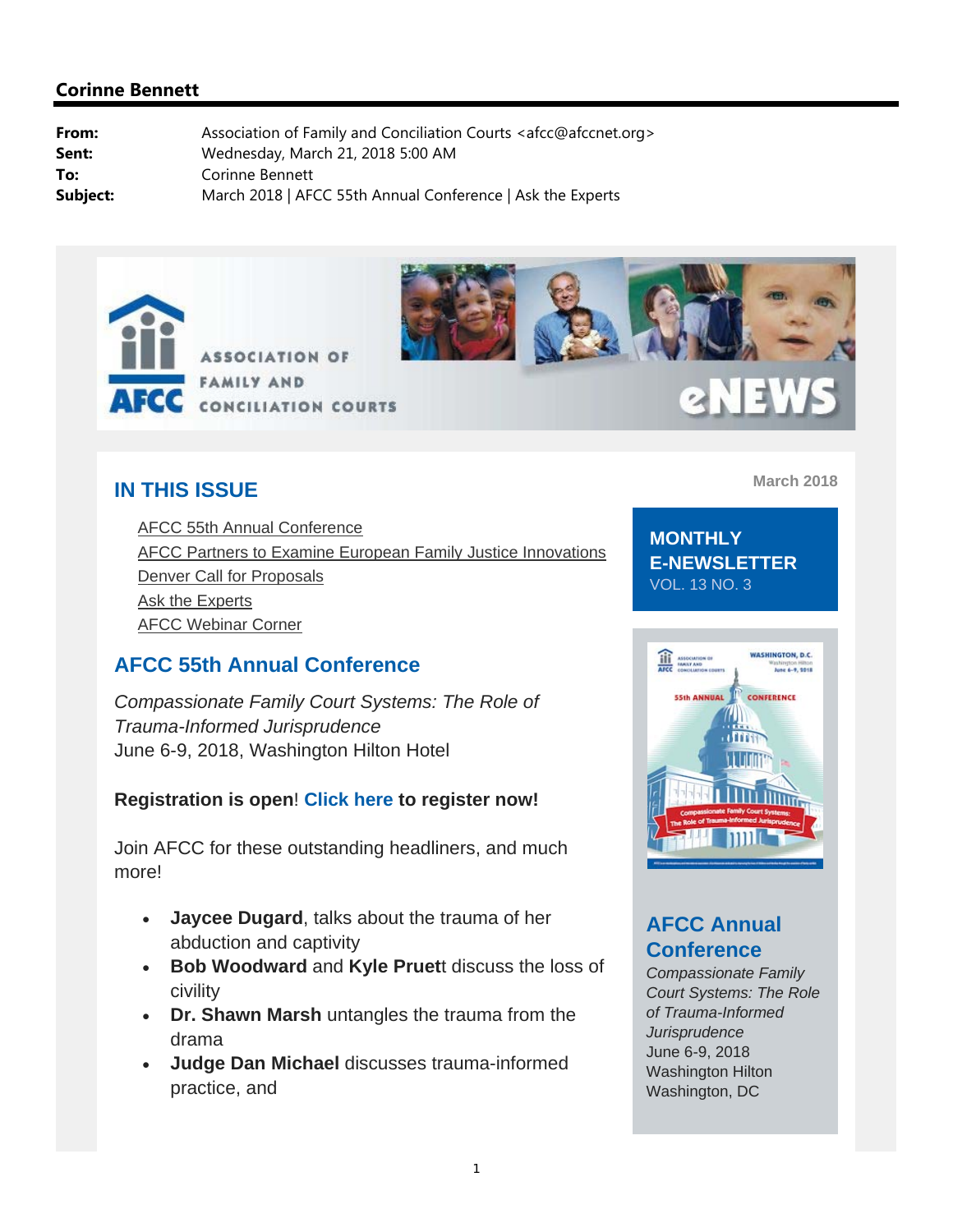**The Capitol Steps** will put the mock in democracy.

#### Register now!

## **Book your hotel room**

**Make your reservations soon, as rooms frequently sell out before the room block is released (May 16, 2018). The room block is currently at 90% capacity**. The room rate for conference participants at the Washington Hilton Hotel is \$219/night for single or double occupancy. To make your reservation book online or call 1-800-445-8667 and request the AFCC special rate.

## **Thank you to our Conference Sponsors!**





delaney mckinney<sup>ur</sup> For your Family, For your Future

Thank you to our Diamond and Platinum Sponsors. To see a complete list of sponsors, click here.

## **AFCC Partners to Examine European Family Justice Innovations**

AFCC partnered with two United Kingdom organizations in February to co-sponsor programs that examined family justice innovations in Europe. The first program was entitled Modern families, modern family justice: supporting family relationships in fast changing socio-political-economic climates. The program was co-sponsored by Relate and AFCC, and was a 24-hour residential consultation hosted at St. George's House, Windsor Castle.

#### Read more

**AFCC 13th Symposium on Child Custody: Call for Proposals** 

## **AFCC Chapter Conferences**

# Ohio Chapter Annual

**Conference** April 4, 2018 Quest Conference Center Columbus, Ohio

#### Oregon Chapter Annual

**Conference** April 13, 2018 River's Edge Hotel Portland, Oregon

#### Australia Chapter Annual

**Conference** August 16-18, 2018 Hilton Victoria Square Adelaide SA, Australia

#### Washington Chapter

Annual Conference September 22, 2018 Washington Athletic Club Seattle, Washington

#### Florida Chapter Annual **Conference**

September 26-28, 2018 The Florida Hotel and Conference Center Orlando, Florida

Wisconsin Chapter Annual Conference September 28, 2018

**Check out AFCC Guides for Self-Represented Litigants and Professionals who work with them**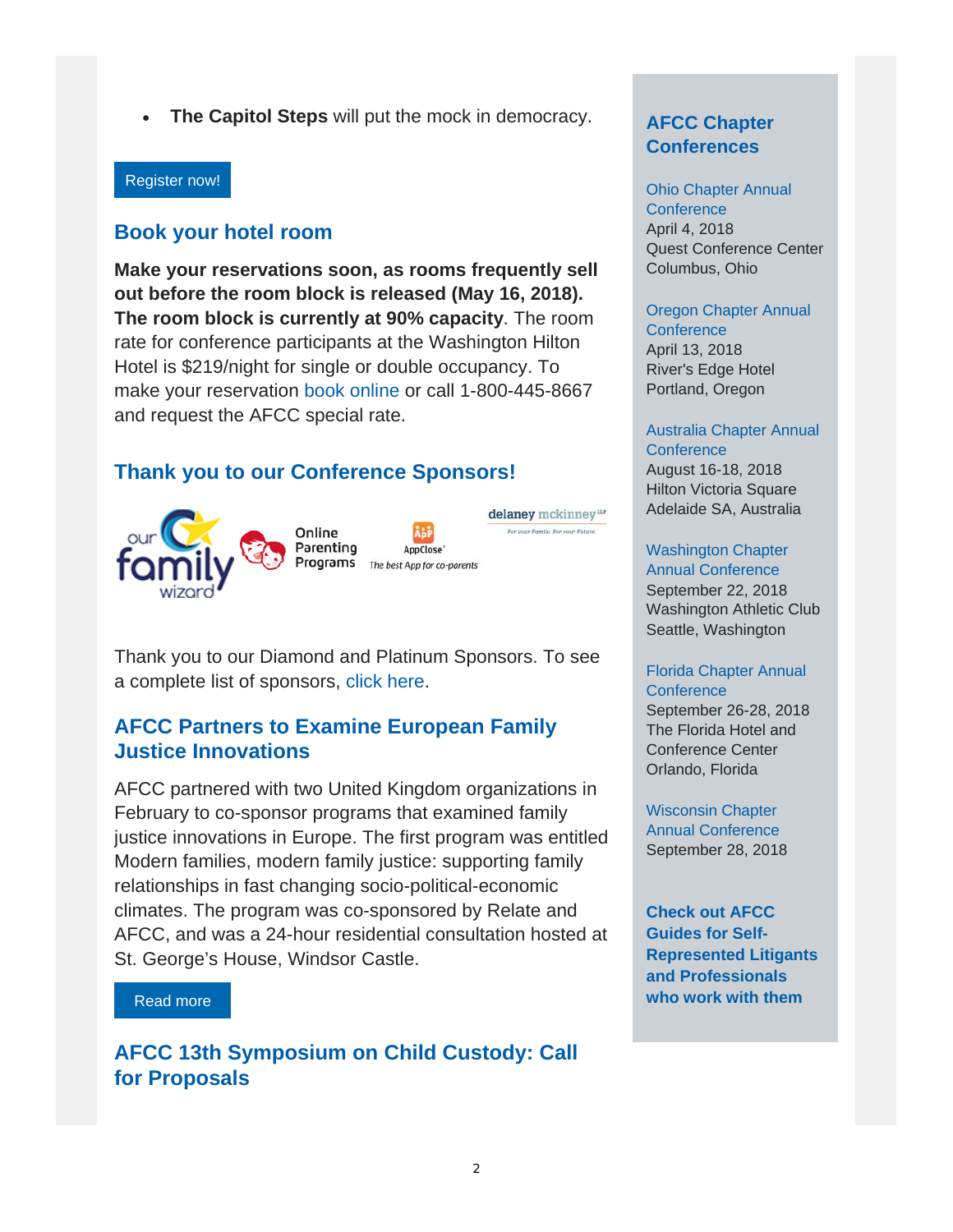*Guidelines and Standards and Rules, Oh My*! November 8-10, 2018 Denver, Colorado

The AFCC Conference Committee is seeking proposals for 90-minute workshop sessions. Share your work with the interdisciplinary community of family law professionals who attend AFCC conferences. Proposals must be received using the online form by May 7. The program brochure and online registration will be available July 2018. View the call for proposals.

#### Submit Online

## **Donate to the Silent Auction**

This year AFCC celebrates its 20th silent auction! All proceeds support AFCC special projects and initiatives. Donate an item and attend the auction to bid! You do not need to attend the conference to donate, and you d. Past auction items include tropical getaways, one-of-a-kind jewelry, sports memorabilia, the latest tech gadgets and electronics, books, and more.

企业

**\_\_\_\_\_\_\_\_\_\_\_\_\_\_\_\_\_**

**EDITOR**: Leslye Hunter

**ASSOCIATE EDITOR**: Corinne Bennett



afccnet.org

Donate an item

# **Ask the Experts: Seven Things You Should Know about Cross-Border Family Mediation**

## *Melissa A. Kucinski*

For the past fifteen years, a prominent part of my practice has been to act as a third party neutral for families whose problems cross international borders. Most of these disputes involve the movement of children, and the attendant issues that are created in these situations. Whether I am mediating an international relocation, a cross-border parenting plan, or an international child abduction, I can emphatically say that these cases are unlike any other, and are far more complex than a traditional domestic custody case. Difficult or not, I have also found that mediation is perhaps one of the most useful tools to serve these families' unique and complicated situations.

#### Read more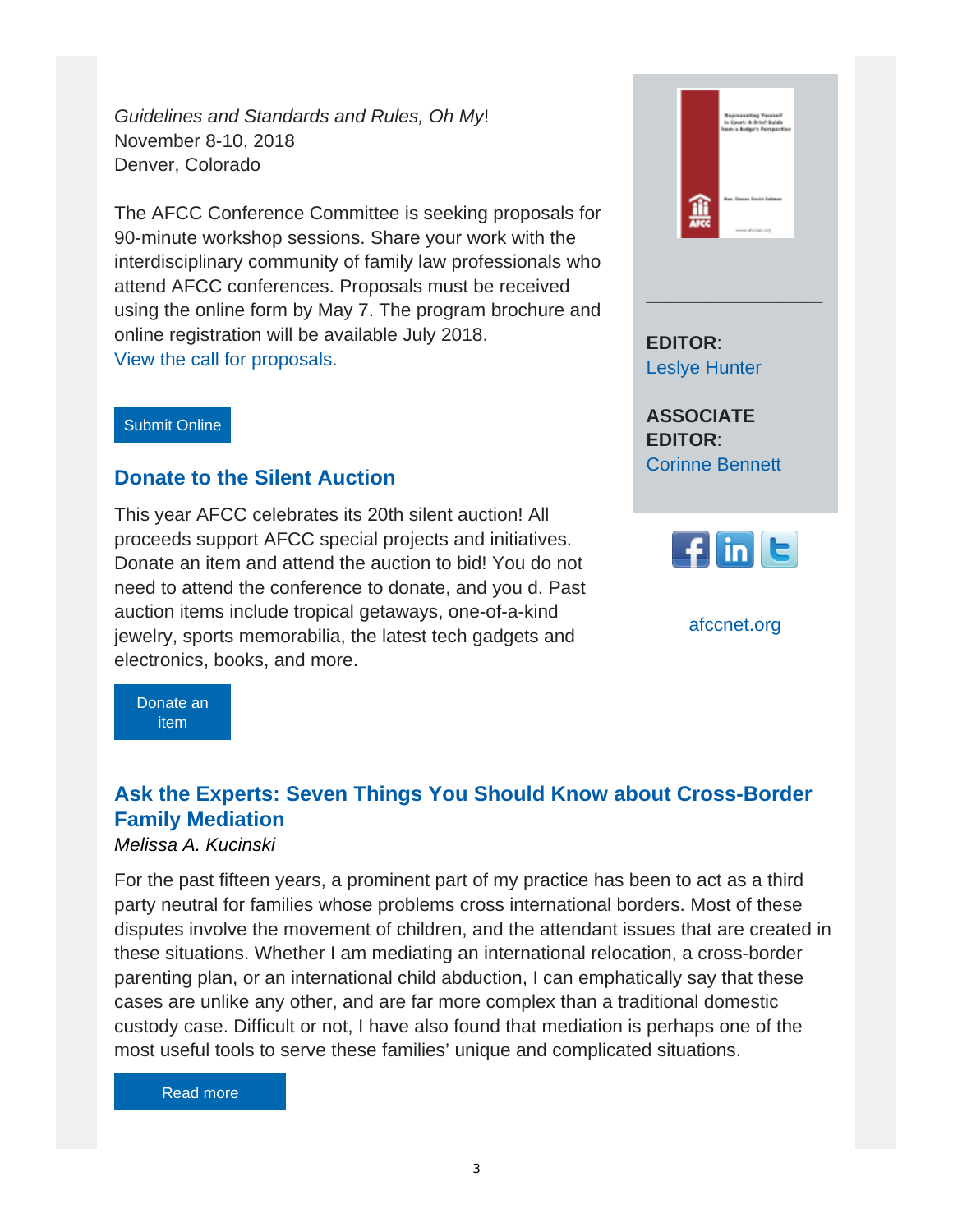# **In Memoriam: Perri Mayes (1960-2018)**

Perri Ellen Mayes passed peacefully on March 1, 2018, after a short illness, which she battled with grace and courage. Perri was a lifelong resident of Milwaukee and graduated from University High School. She received a Bachelor of Arts degree from Washington University then continued her education at Drake University Law School for her Juris Doctorate. Perri was a respected member of the dispute resolution profession as both an educator and practitioner. She taught mediation courses and served as director of the Mediation Clinic at University of Wisconsin - Madison. She frequently gave presentations at state and national conferences. She was a longtime member and supporter of AFCC. She had served as past president of both the Association for Conflict Resolution (ACR), an international association, and the Wisconsin Association of Mediators (WAM), a statewide association. Perri received WAM's 2012 Distinguished Service Award honoring outstanding dedication to the field. Perri's final weeks were filled with love and support from family and many loving visits from her friends. She will be dearly missed by her family members in the United States and Greece, her friends both life-long and new, and her colleagues.

## **AFCC Webinar Corner**



Register now for next month's webinar: **Stepping-up Parenting Time: When and How to Determine the Right Time** Marsha Kline Pruett, PhD, ABPP and Leslie Drozd, PhD April 10, 2018 1:00-2:00pm Eastern

Register now

If you missed this month's webinar, An Evidence-Informed Approach to Parental Alienation, AFCC members may access the recording for free through the Member Center of the AFCC website.

**Join AFCC E2M (early-to-mid career professionals) webinar**:

**Publishing in the** *Family Court Review* Barbara Babb, Robert E. Emery, PhD, Matthew G. Kiernan May 8, 2018 1:00-2:00pm Eastern Time Registration opens April 9, 2018

This webinar is geared towards the E2M crowd and is free to AFCC members. Please register to participate!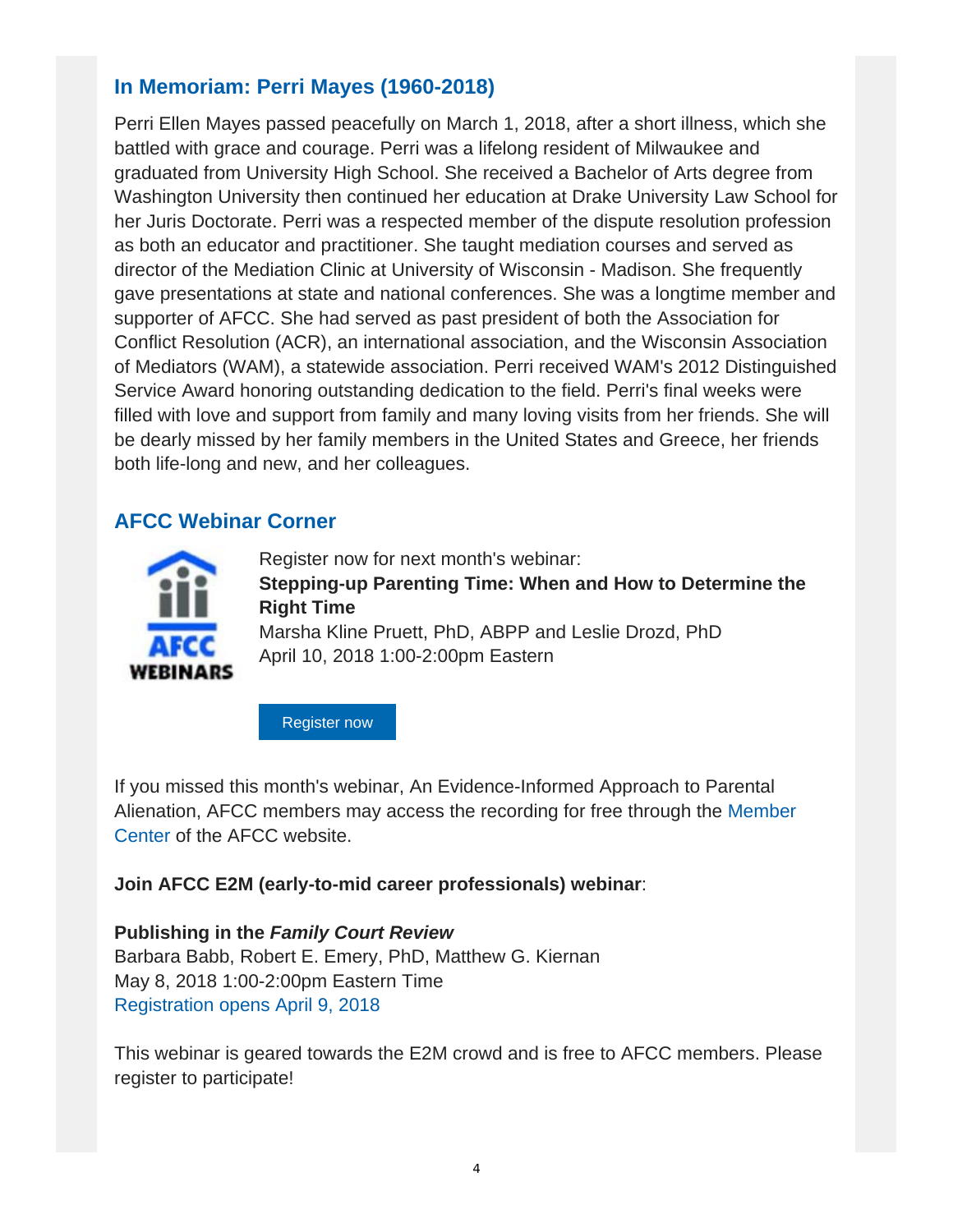# **Staff News**

AFCC is pleased to announce that Dawn Holmes has been promoted to Director of Operations. Dawn joined AFCC in 1999 as Office Manager and was promoted to Operations Administrator in 2012. She manages IT, AFCC's Website, conferences, trainings, webinar registrations, membership, accounts payable, and other supervisory duties, while formally overseeing office and association operations. In May, 2015 Dawn received the Tim Salius President's Award. Congratulations, Dawn!

Nicole Ellickson, AFCC Meeting Manager, was elected to the Board of the Meeting Professionals International (MPI) Wisconsin Chapter as the Director of Special Events. Nicole has been AFCC's Meeting Manager since 2013 after working for more than 12 years with Marriott. Congratulations, Nicole!

> **Association of Family and Conciliation Courts (AFCC)** 6525 Grand Teton Plaza, Madison, WI 53719 (608) 664-3750

> > **Unsubscribe**

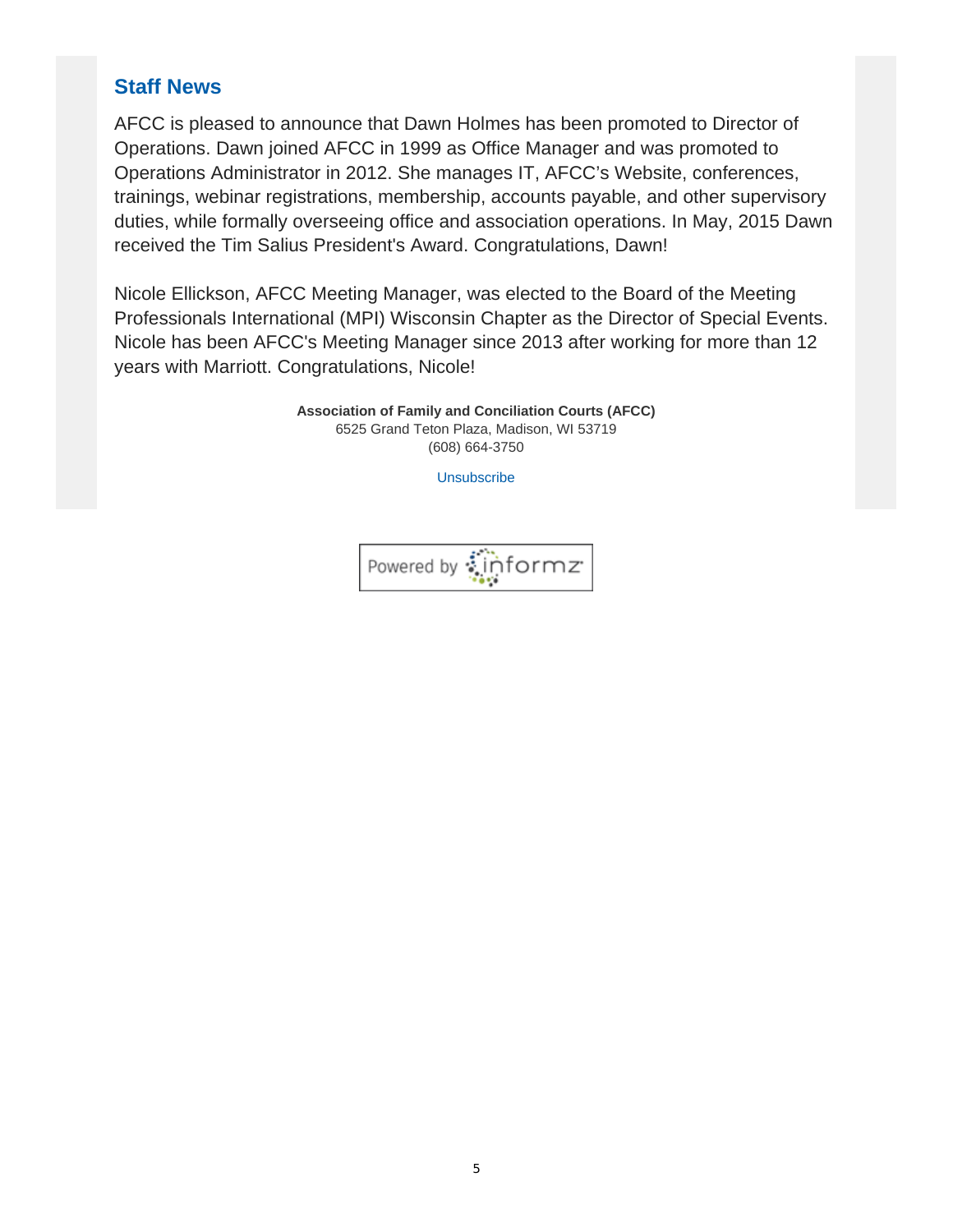

VOL. 13 NO. 3 MARCH 2018

# **Seven Things You Should Know about Cross-Border Family Mediation**

*Melissa A. Kucinski*

For the past fifteen years, a prominent part of my practice has been to act as a third party neutral for families whose problems cross international borders. Most of these disputes involve the movement of children, and the attendant issues that are created in these situations. Whether I am mediating an international relocation, a cross-border parenting plan, or an international child abduction, I can emphatically say that these cases are unlike any other, and are far more complex than a traditional domestic custody case. Difficult or not, I have also found that mediation is perhaps one of the most useful tools to serve these families' unique and complicated situations. Below are some of my key lessons after working with these wonderful families.

1. You cannot approach these cases like you approach domestic family cases – they are much more intricate.

International treaties, criminal arrest warrants, jurisdictional laws, immigration issues, diplomatic immunity, human rights, child abduction, language barriers, culture, religion, international support issues, recognition and enforcement of agreements. The best-laid parenting plans may crumble under the weight of the challenges that these international families face. The countries this family straddles may present a host of legal and practical complications – bad internet or cell service, security challenges, ineffective legal systems, corruption, travel warnings, natural disasters, war.

2. Mediation can be used to manipulate the legal process.

Put simply, one parent may use mediation as a way to delay the other parent from filing court proceedings. In international family cases, a delay could mean opening yourself up to additional legal challenges, or stalling a chance to see your child for long periods of time. Agreeing to mediate in certain venues could unknowingly submit you to a foreign jurisdiction's laws. A mediator needs to understand the full life-cycle of one of these complex cases from all sides, and needs to have a keen sense of cross-cultural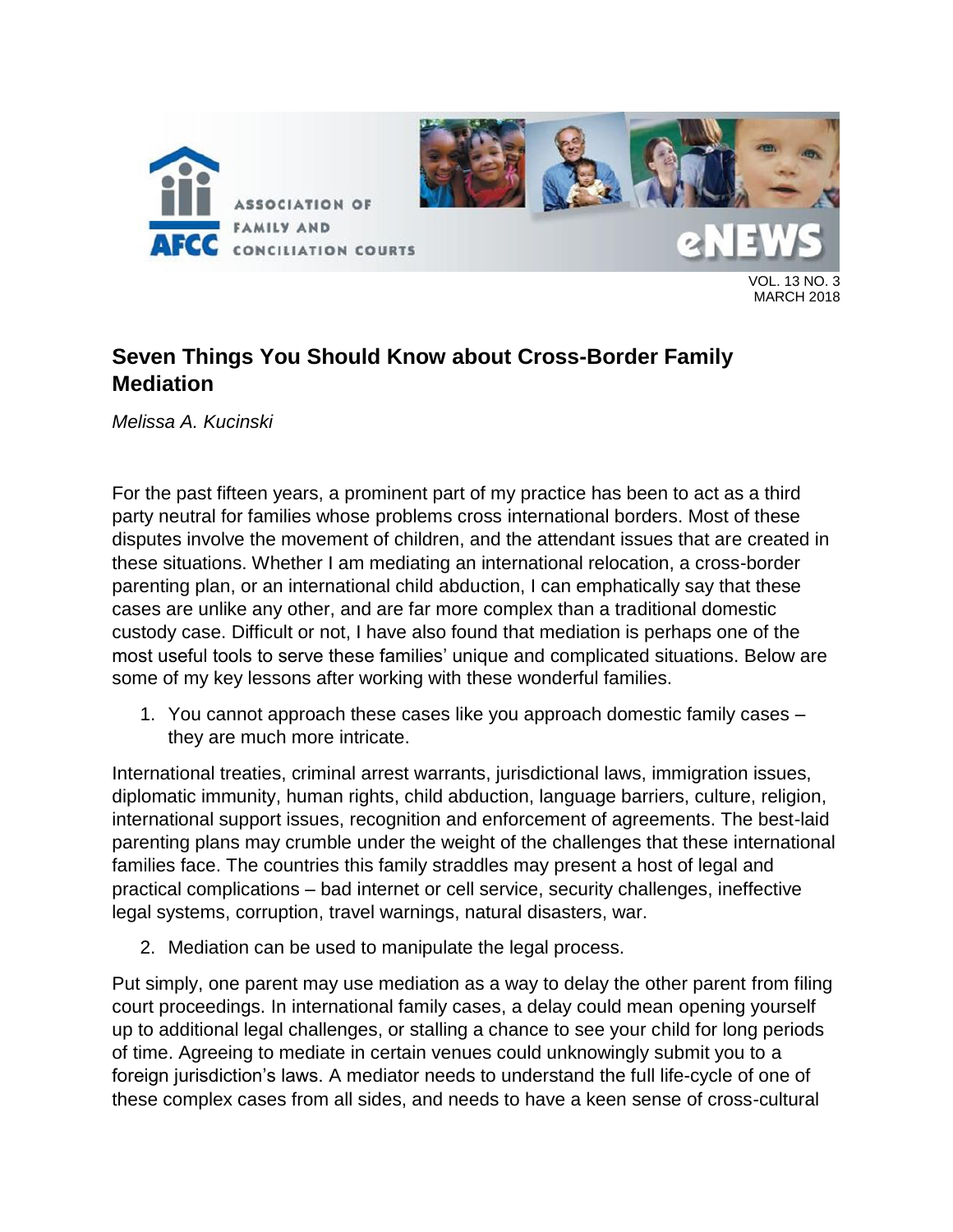intuition to ensure neither parent uses the mediation process to manipulate the legal process to the detriment of the other. With legal processes that may need to start in multiple jurisdictions, this becomes even more complicated.

3. There are strongly held views about how the mediation process should be structured and the rules we take for granted in mediation.

Other countries use mediation models that look quite different than some in the United States. One model (often called the "pressure cooker" model) schedules marathon mediation sessions in person over the course of two or three days. Some programs or countries may require that mediation sessions be entirely in person. Some models require co-mediation, with the mediators having certain specific characteristics – one man, one woman; bilingual; different educational degrees; different nationalities; etc. International Family Mediation trainings are not widespread outside of Europe, meaning mediators may obtain their skills differently. Some countries do not consider mediation sessions to be confidential. When I mediate these cases, I find that every single session and every single family requires something different. Being faced with different mediation structures and guidelines, and different expectations about the mediation process, will require you to be even more flexible in your approach.

4. Power imbalances are inherent in nearly every case, so you need to address them, but you can still mediate the case.

Imagine a child, physically located in a country that has no legal agreements, treaties or arrangements with the United States. There is literally no legal process that a parent can use to seek the return of this child to their home. Even worse, imagine that same child in a country that has no structured legal system that would even let a parent enter that country and use that country's processes to secure access to the child. Imagine that this child is in this other country because the removing/taking parent relocated the child out of fear the left behind parent would harm the child, or the parent, or both. In many cases, you will observe that one parent has great incentive to achieve a voluntary resolution, while the other has no incentive to even have a conversation. The power imbalance is staggering. These cases can be mediated, but only with a highly skilled mediator that is fully cognizant of all the different dynamics, and how to facilitate the most appropriate conversation between the parents.

5. Where does a family go in the United States to mediate their cross-border dispute?

While in Europe, there are several structured mediation organizations and government agencies focused on cross-border family mediation, in the United States, your options will typically be to seek out a private mediator, or use a court-annexed mediation program if your case is already in court. Without consistent training protocols, the quality and consistency of mediators may vary city to city. It may be a challenge finding the right mediator. Be aware of your family's situation and challenges, and you may need to "create" the right mediator – someone open minded and who can ask the right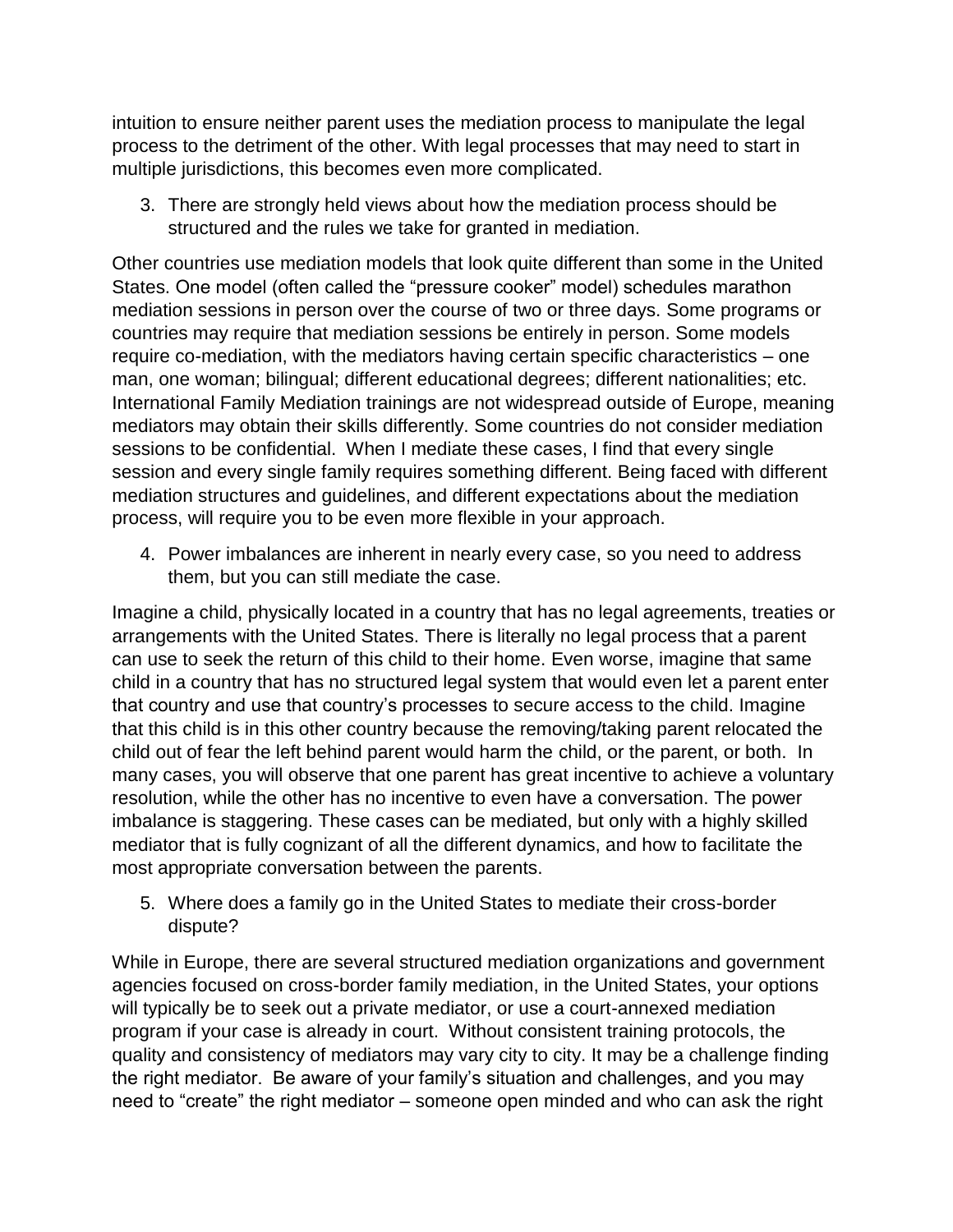questions, has the right network, and can be educated. Recognize that the right mediator may be in a different city, and if your family cannot afford the cost of facilitating an in person mediation session, consider whether the mediator can use distance mediation (video conference, email, telephone, etc.).

6. You are entering an ethical landmine.

Use caution when mediating a cross-border case. You may travel to mediate in a location where you are not licensed in your profession, where the mediation standards or credentialing are different, or where confidentiality or mediator protections are nonexistent. You may need interpreters and translators. You may need to be versed in technology (and how certain technology can impact the confidentiality of mediation sessions). Your liability may be quite high in these cases. Educate yourself. Engage with other professionals to discuss these complicated issues, and ensure you are handling these delicate situations properly.

7. Start networking – these cases will take a village.

This family will need a lot of resources, information, and help to reach a comprehensive solution. There is little chance you will know all of the substance needed to help this family. Therefore, you need to know what questions to ask of this family, and the resources available to get them help. The resources are much different than when you mediate a domestic family case. There may be situations when you need to engage the US or a foreign government, international organizations, national organizations, lawyers, and courts. Even if you are not a lawyer, you need to have a network of lawyers, both in the United States and overseas. The legal issues in these cases are not only complicated, but will directly impact the family's ability to proceed with any agreement they want to make.

Without any doubt, these cases have been some of the most challenging, yet rewarding, of my career. If you want to learn more about cross-border family mediation, plan on arriving to Washington, D.C. early this June 2018, and join me in an all-day symposium on June 5th at the George Washington University School of Law, where we will explore these and many other issues. Registration can be found at: https://www.eventbrite.com/e/cross-border-family-mediation-dispute-resolution-forinternational-families-in-your-community-tickets-42544368351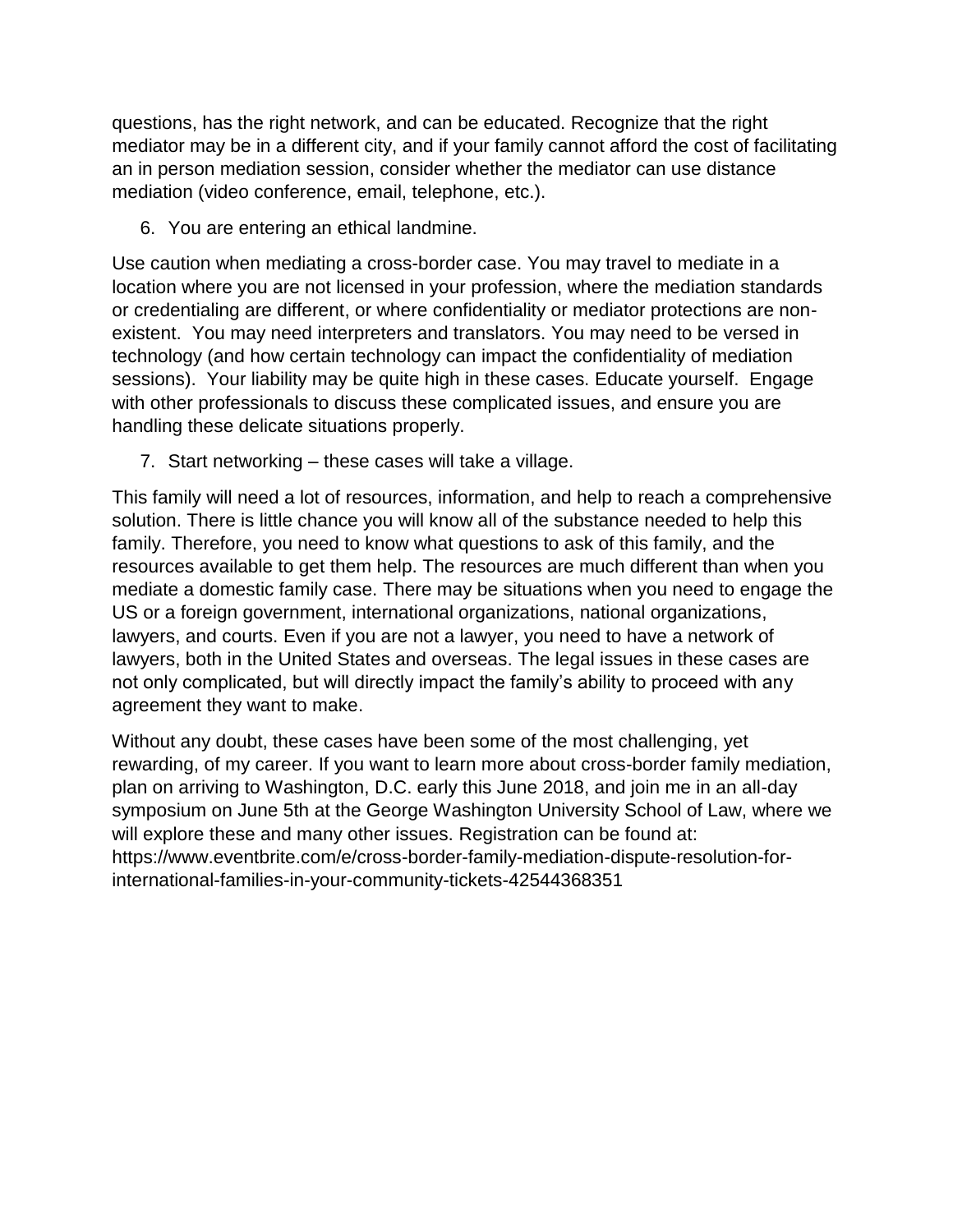

MARCH 2018

# **AFCC and Partners Examine European Family Justice Innovations**

AFCC partnered with two United Kingdom organizations in February to co-sponsor programs that examined family justice innovations in Europe. The first program was entitled *Modern families, modern family justice: supporting family relationships in fast changing socio-political-economic climates.* The program was co-sponsored by Relate and AFCC, and was a 24-hour residential consultation hosted at St. George's House, Windsor Castle.

Thirty invited family law and dispute resolution leaders from throughout Europe were invited to Windsor to explore the issues facing families and family justice systems and share innovations and interventions, with the goal of establishing interdisciplinary and international networks within which to address future challenges. Participants came from Ireland, Spain, Germany, Scotland, Sweden, Netherlands, Denmark, the United Kingdom and the United States. AFCC was represented by Janet Walker, International Committee Chair, Annette Burns, President, and Peter Salem, Executive Director.

Following the Windsor meeting, nearly 80 European professionals traveled to London to participate in a one-day conference, co-sponsored and hosted by the Nuffield Foundation. The day featured presentations on a range of family justice topics, including in-progress Guidelines for the Use of Social Science in Family Law. Other topics included unrepresented litigants, mediation, digitization of family law, high conflict families and an update on the Nuffield Foundation Family Justice Observatory. A special panel featuring England's leading family law judges included Lord Justice Andrew McFarlane Mr. Justice Stephen Cobb and Her Honour Judge Lesley Newton. Also in attendance were Sir James Munby, President of the Family Division of the High Court of England and Wales, and Sir Ernest Ryder, Lord Justice of Appeal and Senior President of Tribunals.

A special issue of *Family Court Review,* to be edited by Janet Walker and Gabriela Misca, will focus on European Family Justice Innovations and is expected in the summer of 2019. As AFCC expands internationally the support of our overseas partners is critical to its success. A very special thank you to the AFCC members and partners